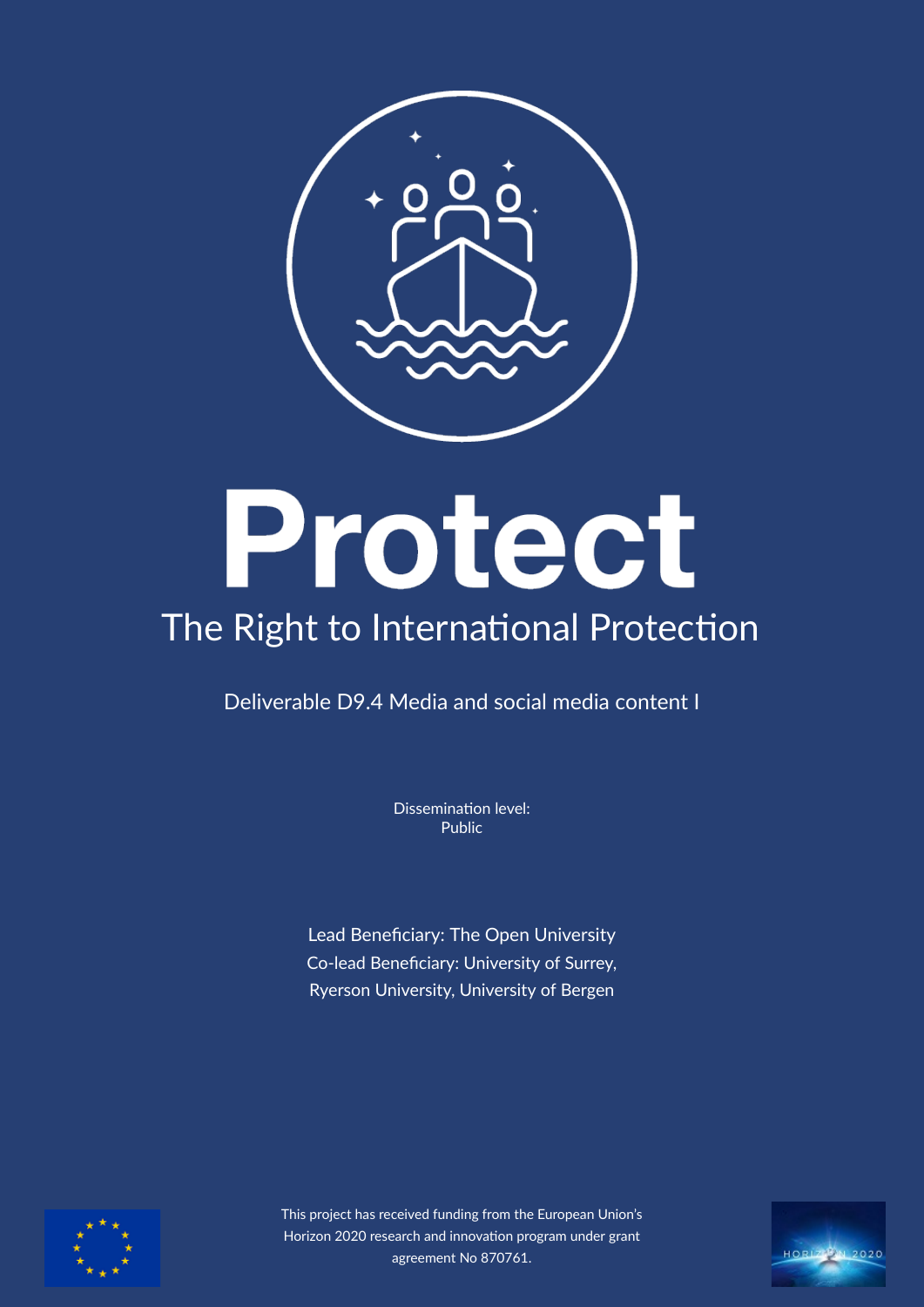

PROTECT DELIVERABLE No. D9.4 Published by the PROTECT Consortium.

Copyright © 2022 by the PROTECT Consortium.

All rights reserved.

#### PROTECT CONSORTIUM

The PROTECT Consortium publishes original research on international refugee protection. The Consortium is composed of:

University of Bergen, University of Catania, Ghent University, Giessen University, Ljubljana University, Lund University, Open University (London), Queen Mary University (London), University of Surrey, University of Stuttgart, Ryerson University (Toronto), University of Witwatersrand (Johannesburg),

To cite this publication:

Simon Usherwood (2022). Media and Social Media Content I. PROTECT Deliverable no. D9.4. Bergen: PROTECT Consortium.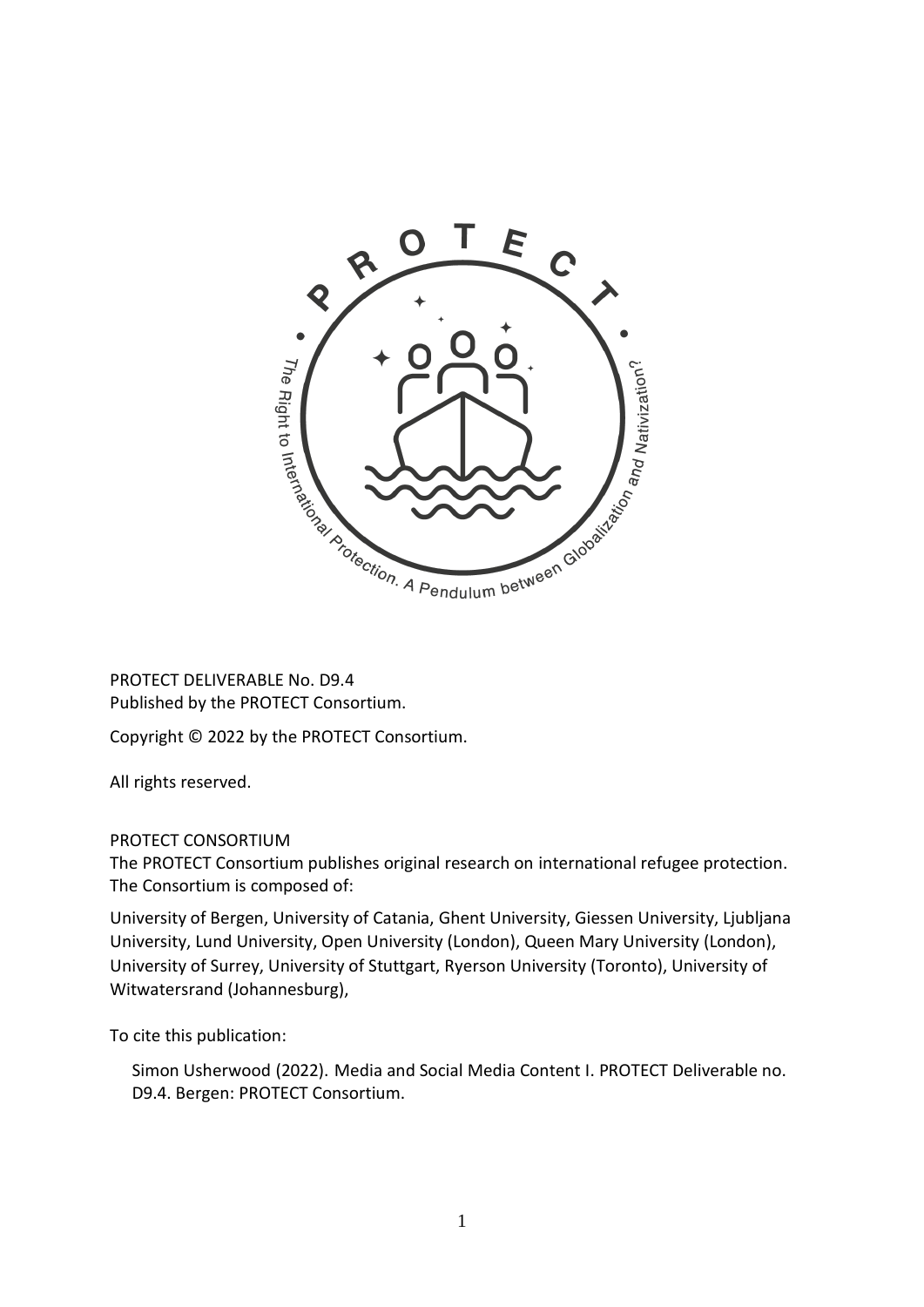### **Media and Social Media Content I**

Simon Usherwood, The Open University

#### **1. Introduction**

This is the first of two media reports for PROTECT, covering the period between 1 February 2021 and 31 January 2022. All work is undertaken within the framework for dissemination and engagement set out in Deliverable 9.1, which is reviewed and amended annually.

The aim of this report is to map out the nature and scale of the consortium's work to share its research with non-academic audiences, and to evaluate where further action is necessary. In particular, it is taken as an opportunity to reflect on how the adaptable approach initially presented has been able to cope with the significant disruption of the Covid pandemic across all partners and target audiences.

The overall summary of the report is that while Covid has required some reformulation of non-academic engagement and media/social media activity, this has not been to the overall detriment of building connections and laying the groundwork for the ramping up of activity in the final phase of PROTECT, as research findings become available. However, a watching brief is required, as the situation remains uncertain.

#### **2. Engagement**

Engagement work has been built in a number of PROTECT's key activities this year, most notably [D9.6](https://protectproject.w.uib.no/files/2021/10/D9.6-The-Mid-term-Conference-1.pdf) and [D9.8,](https://protectproject.w.uib.no/files/2021/10/D9.8-2-International-dissemination-events-I-1.pdf) that is the Mid-Term Conference (including the two international dissemination events) and D2.4 with three rounds of Expert Forums.

The **Mid-Term Conference** was held virtually at Ryerson University, Toronto, on 26-27 August 2021. In line with the Grant Agreement, a policy forum and an academic forum have been included in the program (see D9.8). In addition, the conference was designed to enable the PROTECT partners to present preliminary research findings and to maximize feedback from participants, including the audience. The organizing team resorted to a variety of channels to share information about the midterm conference, including the European Union's Cordis and EU-events services; teaser posts/videos in social media like LinkedIn, Twitter, Facebook, and YouTube, the PROTECT website, e-mail lists and social media channels of large international migration research networks, and our consortium partners' own means of information sharing. For instance, in Canada, the conference announcement and program were shared with several universities (e.g., Ryerson University, York University, University of Toronto, Université de Montréal, McGill University), as well as with governmental and non-governmental organizations. We reached out to the main research centres and associations, including the Centre for Refugee Studies of York University; International Association for the Study of Forced Migration (IASFM); Canadian Association for Refugees and Forced Migration Studies (CARFMS); Ryerson University's Canada Excellence Research Chair in Migration and Integration; Ryerson Centre for Immigration and Settlement; to disseminate the information through their listservs and to reach a broad and diversified audience in Canada and globally.

The stakeholders invited were selected on the basis of their belonging to PROTECT's main target groups in dissemination, exploitation, and communication plans. The conference consisted of two half-day sessions to accommodate the time difference between North America and Europe/South Africa, regions where the vast majority of the audience is located. When the conference program was finalized, the PROTECT WP leaders and other presenters in the Day 2 concurrent panels were asked to pre-record their 15-minute full presentations and to submit them to WeTransfer two weeks before the midterm conference. The video recordings were made available ahead of the live plenary session to maximize interaction with the audience and allow more space for debate and discussion, as well as to further generate content for our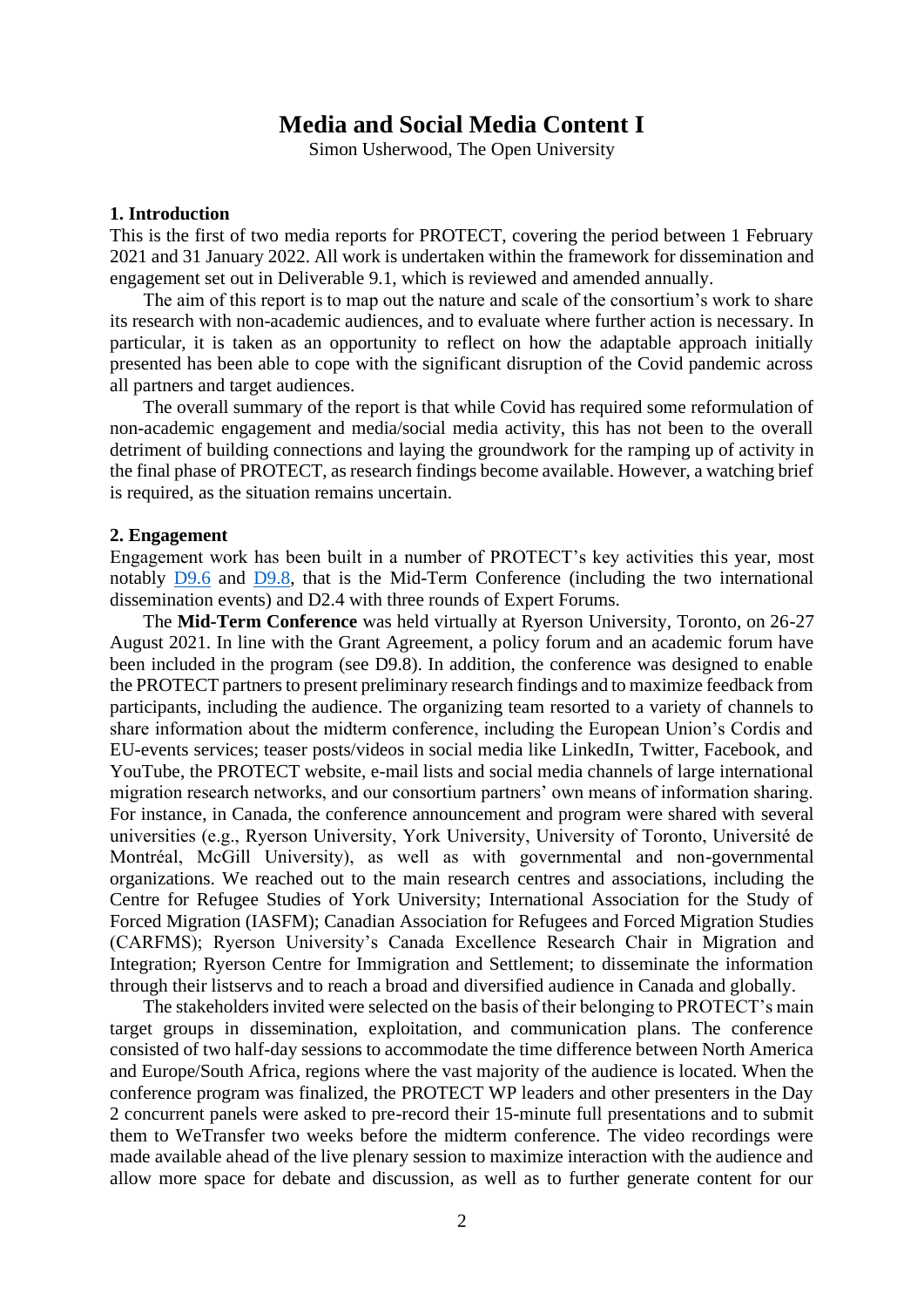website: participant comments about this innovative approach were positive and we will take this through to our Final Conference in February 2023.

During the **three Expert Forums** held between September and October 2021, similar formats and strategies were used in order to engage with a broad audience. [The Expert Forums,](https://protectproject.w.uib.no/7246-2/) organized by the German Justus-Liebig-Universität Gießen (JLU), the South African University of the Witwatersrand and the Canadian Ryerson University, all sought to explore the legal potential and impacts of the Global Compacts on Refugees and Migration, especially focusing on current protection challenges in three regions of the world: Europe, South(ern) Africa and Canada/North America. The forums brought together a wide range of scholars, policymakers, and practitioners involved in the global governance of migration and the international protection regime – as well as people from the public. All of which happened in a digital setting.

Regarding the D9.4 report on the work on media in general and social media in particular, the project **website** has gone through significant changes since the latest reporting period – in order to accommodate the thoughtful feedback received during the review report. The PROTECT website now includes a number of improved elements for increasing engagement:

- The main page firstly contains information about the project itself, and a promotion video (D9.14) introducing our research. In the homepage's middle section, we showcase recent publications, blogs, including policy briefs and news, followed by a section with video-links to the Expert Forums of 2020, the Expert Forums of 2021 and the Midterm Conference, in addition to links to vlogs and presentations. The bottom section of the page includes links to our social media pages with excerpts from our Twitter account, as well as general information regarding our newsletter, media appearances, press releases and contact information. Afterwards comes more general information regarding our partner universities and fieldwork sites. The footer includes information about the project's EU funding (with the EU flag and the Horizon 2020 logo), as well as a disclaimer. On the main page, every aspect of the project is presented in an easily accessible way.
- The section on "Communication" gathers our public deliverables related to communication, as well as the main methods and venues for sharing our research findings, the newsletter, media appearances, press releases, Facebook, Twitter, YouTube and LinkedIn accounts.
- "News", "Blogs" and "Policy Briefs" have a separate section each, where under news we pin the most relevant recent news in regard to the project. Under "Policy Briefs", one can access our first two policy briefs.
- "Events" gives detailed account of our main events (in the form of reports with video links if they have happened already). Under "All events", it is possible to find all events organized by PROTECT or including PROTECT researchers, as well as upcoming events. Under "Events", there is also a section on "Country-specific webinars", which is a recent effort aiming to provide relevant national authorities with the opportunity of being informed of our research.
- For those wishing to contact us, the "Contact" section provides information about our email, postal, visiting address and social media accounts.
- Finally, "PROTECT for Norge" provides information in Norwegian to Norwegian target audiences, like authorities and organizations, about our research findings, tailored events and about a specific network – built up of researchers and non-governmental organizations –, aiming to disseminate and communicate the research findings of PROTECT to Norwegian actors as well as getting their inputs to the project.

D9.14 (a promo video), which has been added as a deliverable in the last review meeting, has also been concluded, thanks to a collaboration with Science Animated. [It can be found](https://protectproject.w.uib.no/) on the main page of PROTECT as well as on [PROTECT's YouTube channel.](https://www.youtube.com/channel/UCYxe_OtuObD6xHkWWqQGfuQ/featured)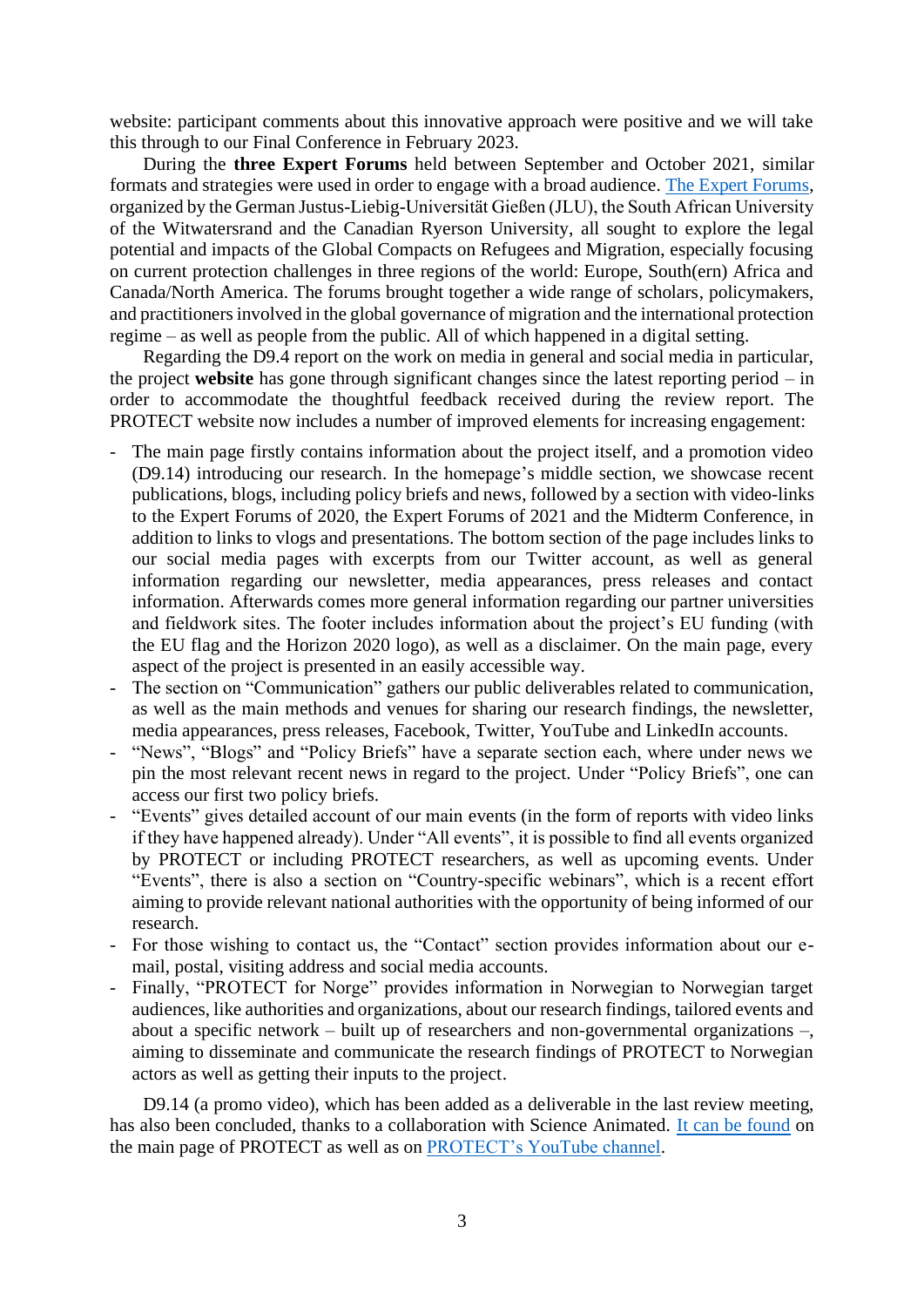In general, PROTECT has now achieved strong access to representatives of UN bodies and of other **international organizations**, as well as to a number of **regional policymakers** (e.g., the African Union, European Union, Canadian). While representatives of the UN bodies, the African Union, and the Canadian government attended our events as speakers, occasionally at high levels, the EU authorities chose to attend mostly as audience despite our continuous efforts to have them as speakers. Because having EU politicians and officials attend our activities as speakers has proven difficult (because of Covid and their busy schedule), we have decided to reach them by sending our Policy Briefs to their addresses regularly and ask them and their offices to give us feedback (see the attached list of the EU politicians and officials that the policy briefs are being sent to).

Additional efforts to involve **national policymakers** in our research have been made in a number of different ways: for example the University of Ghent has been conducting interviews with asylum institutions in Belgium (CGVS), the Netherlands (IND) and France (OFPRA); the Queen Mary University of London has arranged a country-specific webinar between key practitioners (Adrian Berry, Garden Court Chambers and Dr Madeline Garlick, Chief of Protection Policy and Legal Advice, UNHCR) in borders, immigration and asylum law and practice from a UK perspective on  $8<sup>th</sup>$  December. The University of Witwatersrand has planned a similar – but closed – event for early 2022, with the aim of facilitating high-level, open and honest discussions between key stakeholders and national authorities on states` duties to provide international protection under human rights instruments in Southern Africa. The University of Catania has planned meetings with national authorities (first instance Territorial Commissions and second instance Specialised Sections for international protection within Tribunals), so as to present and discuss project deliverables with them. Furthermore, WP2 colead, Jürgen Bast from the University of Giessen has given a[n expert interview](https://www1.wdr.de/daserste/monitor/sendungen/grenzen-europa-100.html) in a German TV news show ("Monitor") regarding the situation at the Polish-Belarus border, broadcasted on Nov 18, 2021.

Further action to reach out to **national policymakers** and maximize the impact of the H2020 action was undertaken through supplementary funds by the Norwegian Research Council. In January 2021, the University of Bergen started a 'Norwegian Dissemination and Communication Network on International Refugee Protection and the UN Global Compact on Refugees' (NORCOM), which were not included in the PROTECT's original work plans. This initiative is financed by the Norwegian Research Council's Supplementary Funding, with the purpose of encouraging a greater number of Norwegian actors to take on a key role in Horizon 2020 projects and to give a wider range of Norwegian actors access to knowledge developed through Horizon 2020 projects. NORCOM will organize three symposia and a final conference, where different Norwegian actors can come together and discuss Norway's asylum and refugee policy, and Norway's work about the implementation of the UN Global Compacts on refugees and migration. The first NORCOM-symposium took place on 20th October, between 13.00- 14.30, with the participation of the following research institutions, universities, NGOs, and national authorities: Ministry of Foreign Affairs (UD), Ministry of Justice (JD), Norwegian Directorate of Immigration (UDI), Immigration Appeals Board (UNE), University of Bergen (UiB), Norwegian University of Science and Technology (NTNU), Chr. Michelsen Institute (CMI), Institute for Social Research (ISF), European Council on Refugees and Exiles (ECRE), Norwegian Red Cross (RK), A Drop in the Ocean (DiH), The Norwegian Centre against Racism (A-S), The Norwegian Organization for Asylum Seekers (NOAS), the Twelfth of January Association (1201). The symposium included three presentations and was concluded with a Q&A session, during which the audience and the presenters shared their remarks and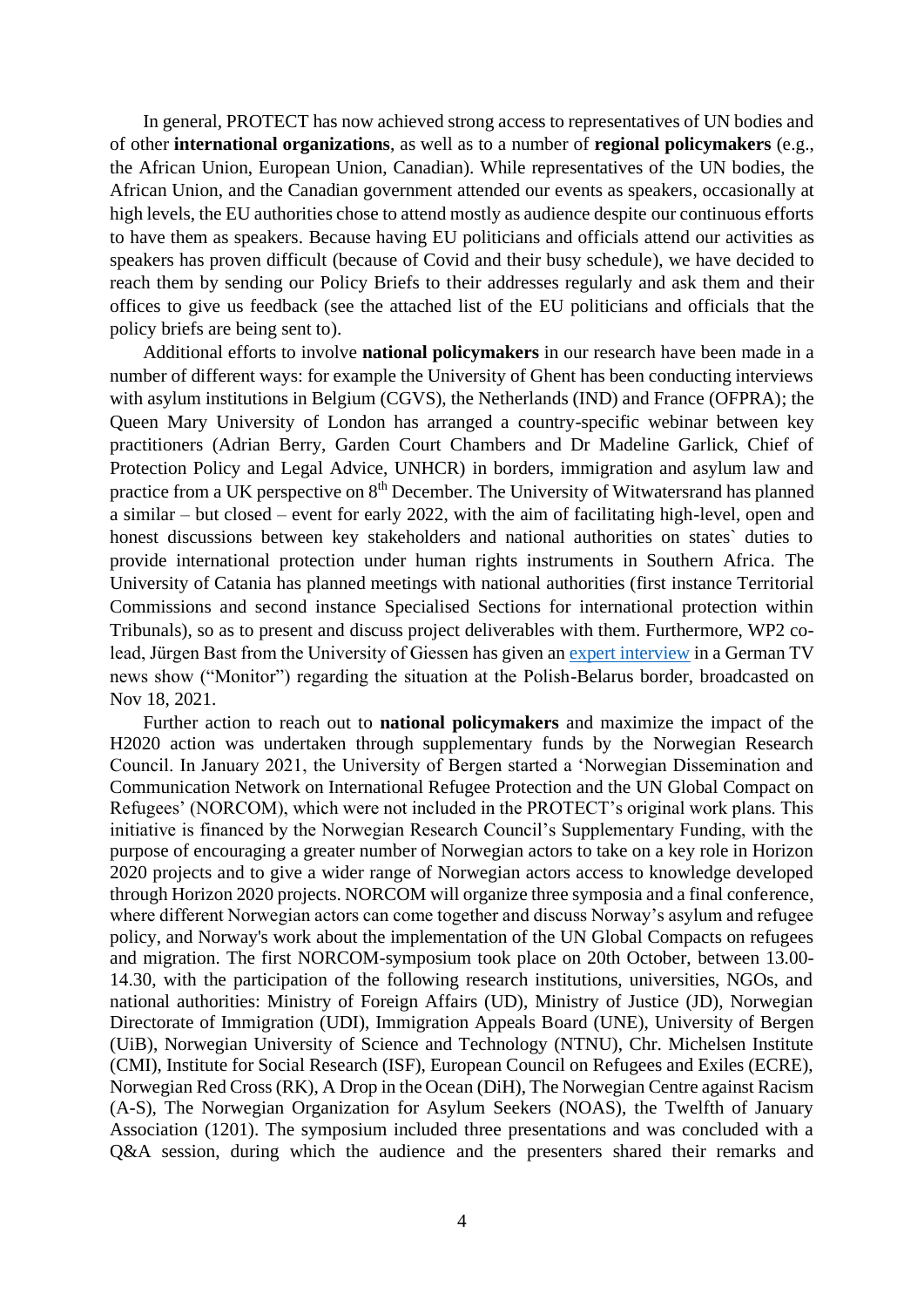reflections'. The [report](https://protectproject.w.uib.no/files/2021/11/NORKOM_Symposium_I_SummaryXY.pdf) from the first symposium has been made available on the project website.

Overall, efforts have been made in order to disseminate and communicate our research in the best possible way, both on an international and national level. To that end, we use the following external communications strategies: publication in academic books/journals; writing blogs and running blog-series; participation in academic conferences, workshops and seminars; participation in joint efforts for activities involving international actors; inviting international actors to events organized; tailored events, policy & governance briefs; interviews with asylum institutions; informal contacts with a consortium of NGOs; building a national dissemination and communication network; running a national website in the country's own language to disseminate findings to national actors; direct mediation with the EU project officer; exhibitions; flyers; social media; press releases; media appearances; video blogs etc.

#### **3. Targets for and Achievements against KPIs**

The Key Performance Indicators set out in D9.1 are intended to help measure the reach of dissemination and engagement work of PROTECT.

The annual targets given in D9.1 were not fixed, therefore there are some indicators that have not been reached yet at this stage of the project, while others are already exceeding even the ones set for Year 3. In certain cases, our effort has been moved from given Key Performance Indicators (like physical materials etc.) to others, either to combat the challenges (like physically-distanced work) induced by Covid-19 or because some WPs have only started to produce major outcomes towards the latter part of this year. Therefore, some targets (like press releases) will have more focus during the last year of the project when the research evolves from data collection to summarizing findings and results.

The annual targets below show a cumulative, year-to-year growth, up until 31st January 2021 (in regard to Year 2). Numbers in **bold** show the actual performance compared to the one forecasted in D9.1. Numbers in **red** highlight targets that have been not reached yet in Year 2.

|                                                                                                                                                   |           | <b>Target</b>             |          |  |
|---------------------------------------------------------------------------------------------------------------------------------------------------|-----------|---------------------------|----------|--|
|                                                                                                                                                   | <b>Y1</b> | <b>Y2</b>                 | Υ3       |  |
| <b>Policy briefs:</b><br>Number of briefs                                                                                                         | 1         | $1 - 2$                   | 8        |  |
| <b>Press releases:</b><br>Number                                                                                                                  | 20        | $25 - 24$                 | 30       |  |
| Events/workshops/seminars<br>Number of events                                                                                                     | 25        | $35 \div 67$              | 45       |  |
| Media coverage:<br>Numbers of references to PROTECT and its work in sub-national,<br>national and international media (see Annex 1 for full list) | 5         | $10 \rightarrow 14$       | 15       |  |
| Website:<br>Unique page views                                                                                                                     | 15 000    | $20000 \rightarrow 33780$ | 25 000   |  |
| Newsletter:<br>Number of issues<br>Number of subscribers                                                                                          | 4<br>600  | 6<br>$700 \div 720$       | 8<br>800 |  |
| Popular scientific publications(including blogs):<br>Number of posts                                                                              | 80        | $90 \div 121$             | 100      |  |

*Table 1: Key Performance Indicators (KPIs)*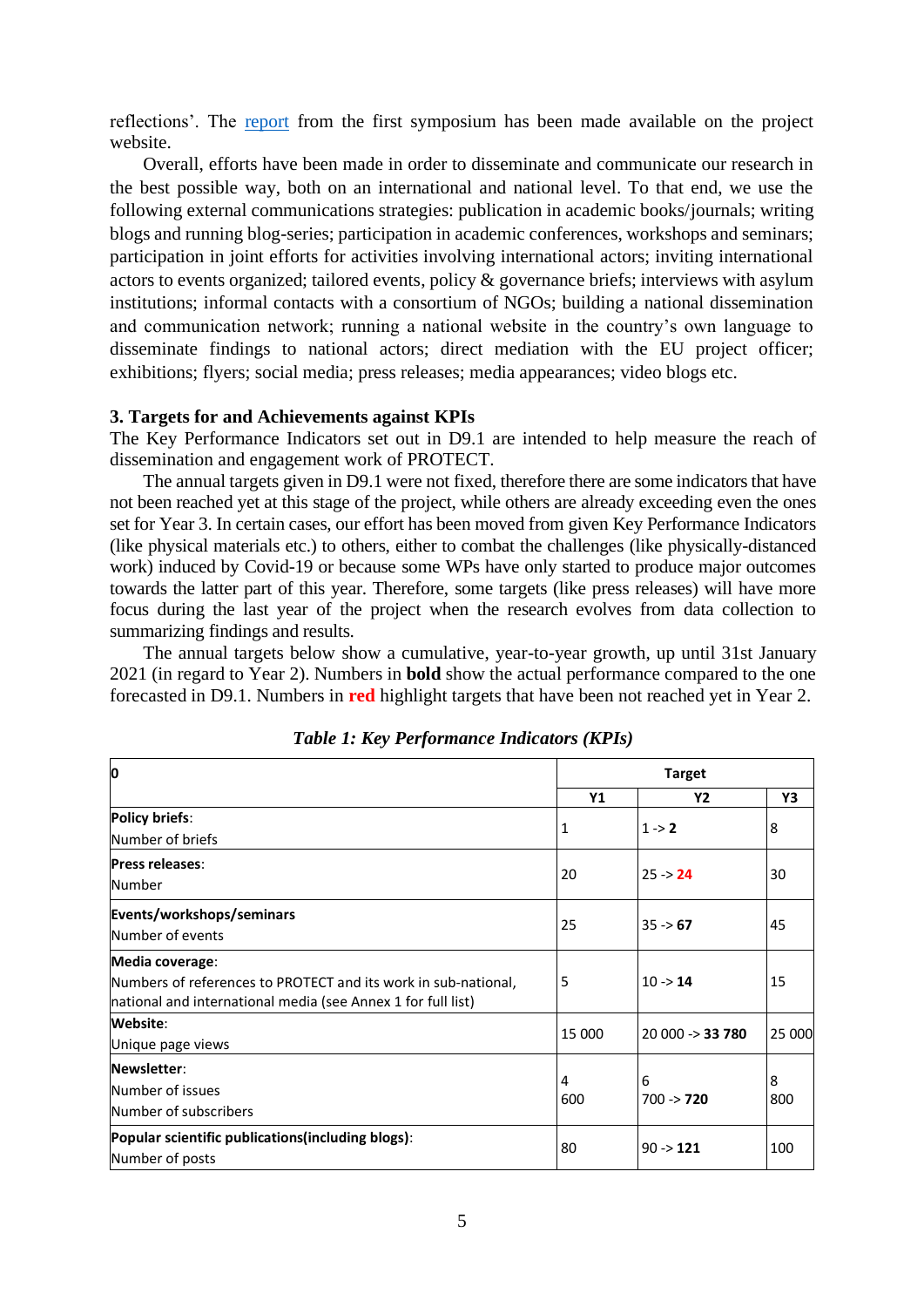| Other physical materials (e.g.posters, leaflets, pamphlets):<br>Number | 75         | $90 \div 77$                       | 150        |
|------------------------------------------------------------------------|------------|------------------------------------|------------|
| YouTube:<br>Number of views<br>Number of subscribers                   | 2500<br>50 | $3500 \rightarrow 6053$<br>60 > 80 | 4000<br>70 |
| Twitter:<br>Number of followers                                        | 800        | $1000 \rightarrow 1269$            | 1100       |
| Facebook:<br>Number of followers                                       | 750        | 800 -> 860                         | 850        |
| LinkedIn:<br>Number of followers                                       | 120        | $150 - 313$                        | 200        |

#### **4. Evaluation**

The overall pattern of the summary is that targets have been met or exceeded in almost all cases. Notably our social media footprint, event engagement and popular scientific publications performance have pushed well beyond even our Year 3 targets, through a combination of concerted work with consortium partners and increased demand through Covid for online materials. Similarly, work on physical materials was minimal, reflecting the decision of partners to not put resource into a channel with minimal potential during a period with few, if any, opportunities for in-person leafleting.

One rather different area where targets have not been met is in the number of press releases. While we recognise that these can be a useful way to generate more media interest, this was not pursued to the extent we had initially planned. A partial explanation comes from the moving of some activities online, where their original in-person equivalents might have generated better opportunities to produce media-worthy content (for example, through capturing interviews to the side of the event), but more important was an over-estimation of the extent to which it would be possible to sub-divide what research findings were produced in the period into separate press releases. This is a positive reflection on the extent to which consortium partners have worked to integrate their individual activities into the PROTECT framework, which will make for more impactful materials in the final year (when most findings become available), but it has made it hard to produce sub-divided work at this stage.

More generally, we note that the move to online working has meant that consortium members have become more familiar with tools such as blogging, which has been to the advantage of PROTECT's production of social media and helps to ensure that there is improved resilience for any future disruption that Covid restrictions may bring through the remainder of the project.

Overall, the broad success of meeting and exceeding targets is a positive reflection on the flexible model adopted from the start of PROTECT. The broad range of target audiences and the intrinsic uncertainty of public and political debate around the issue of refugees and immigration meant that it was felt to be prudent to set up the dissemination and engagement strategy in a way that could cope with rather different circumstances. That approach was vindicated both by the adjustment to Covid in general, but also by the sudden need to produce materials relating to refugee-related aspects of the pandemic, with a number of media and social media outputs that have helped to place consortium members in a strong position to bring their PROTECT research findings to audiences further down the line.

#### **5. Revised Year3 targets**

In light of the above, it is prudent to make a number of revisions to several targets for engagement. These are presented below.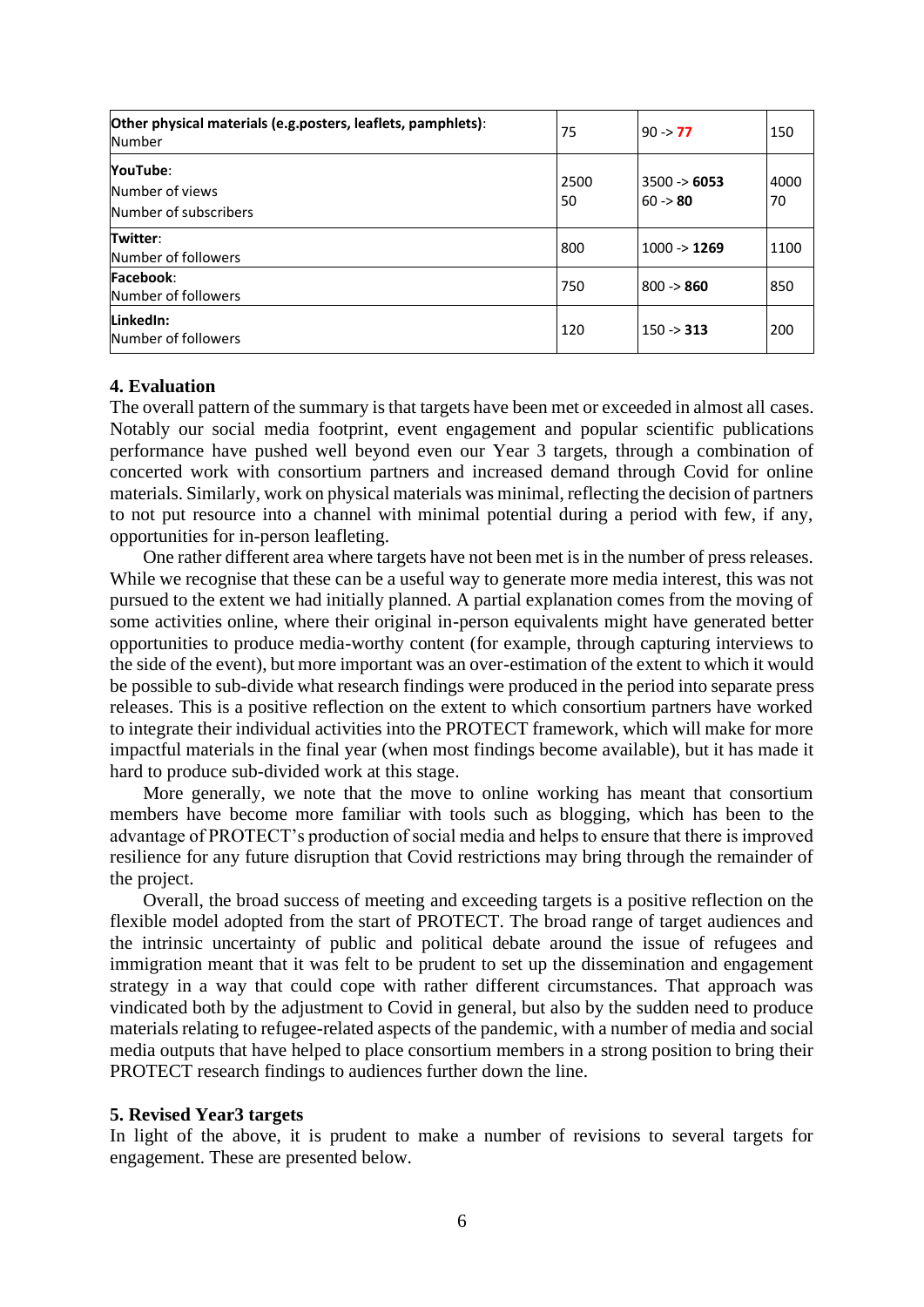|                                                                                              | Y2 performance | <b>Original Y3 target</b> | <b>Revised Y3 target</b> |
|----------------------------------------------------------------------------------------------|----------------|---------------------------|--------------------------|
| Website:<br>Unique page views<br>$\bullet$                                                   | 33 780         | 25 000                    | 37000                    |
| <b>Popular scientific publications</b><br>(including blogs):<br>Number of posts<br>$\bullet$ | 121            | 100                       | 140                      |
| Other physical materials (e.g.posters,<br>leaflets, pamphlets):<br>Number                    | 77             | 150                       | 80                       |
| YouTube:<br>Number of views<br>$\bullet$<br>Number of subscribers<br>$\bullet$               | 6053<br>80     | 4000<br>70                | 6500<br>90               |
| Twitter:<br>Number of followers                                                              | 1269           | 1100                      | 1350                     |
| Facebook:<br>Number of followers                                                             | 860            | 850                       | 880                      |
| LinkedIn:<br>Number of followers                                                             | 313            | 200                       | 350                      |
| Events/workshops/seminars<br>Number of events                                                | 67             | 45                        | 90                       |

*Table 2: Revised Key Performance Indicators (KPIs)*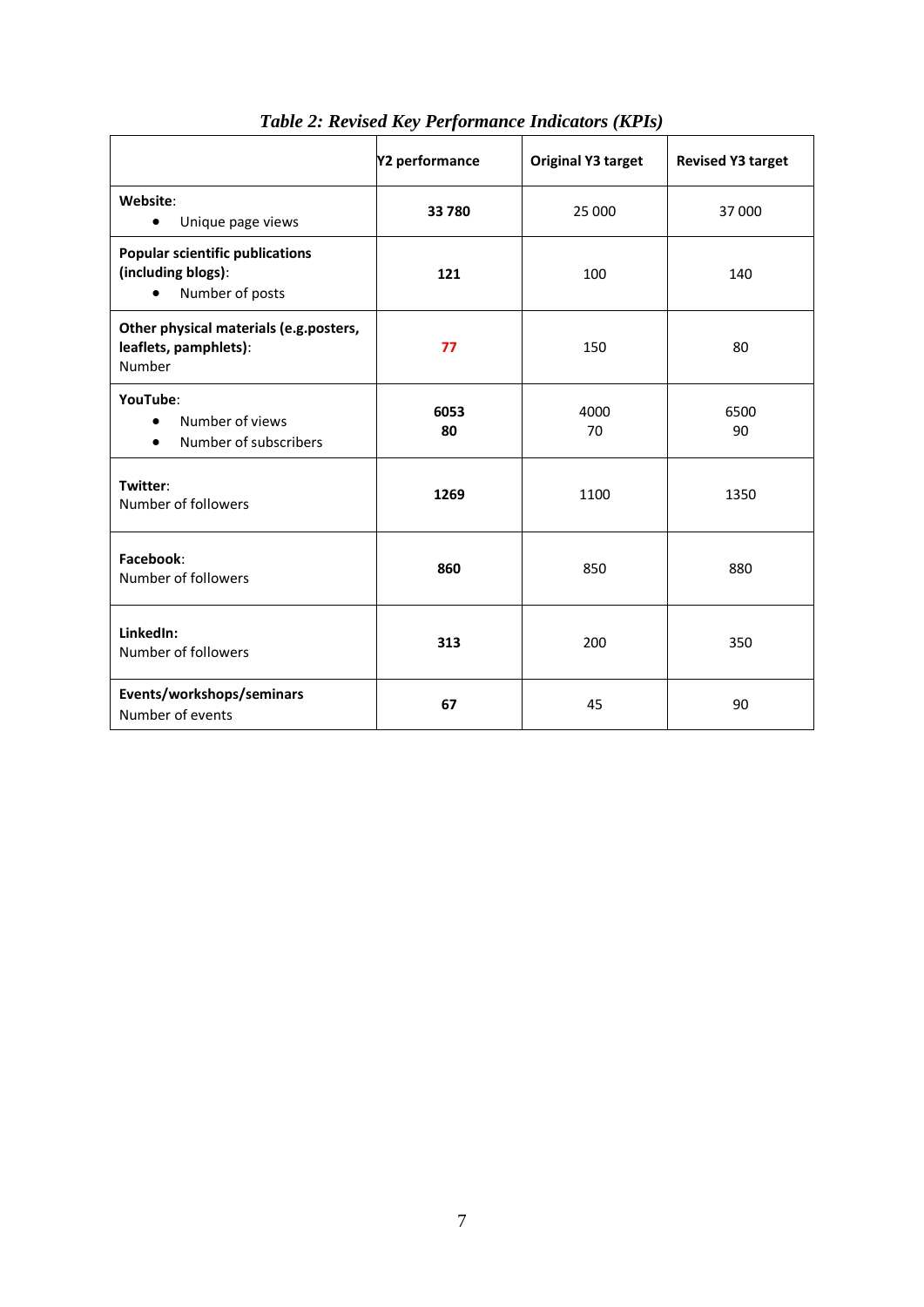## **Annex 1: Media content**

The PROTECT website will maintain a dedicated page to media coverage of the project [\(https://protectproject.w.uib.no/protect-in-the-media/\)](https://protectproject.w.uib.no/protect-in-the-media/). In the annual reviews of this current document,the following list will reproduce the details of that coverage. The most up-to-date version of coverage will be found on the website.

| <b>Date</b>             | <b>Source</b>                                                      | <b>Title</b>                                                                                                                | Link                                                                                                                                                                        |
|-------------------------|--------------------------------------------------------------------|-----------------------------------------------------------------------------------------------------------------------------|-----------------------------------------------------------------------------------------------------------------------------------------------------------------------------|
| 16 March<br>2020        | Daily Maverick,<br>South Africa                                    | Hypocrisy in thetime of<br>Covid-19                                                                                         | https://www.dailymaverick.co.za/article/2020-03-<br>16-hypocrisy-in-the-time-of-covid-19/                                                                                   |
| 16 March<br>2020        | <b>SABC News</b><br>Unfiltered, South<br>Africa                    | What are you doing to<br>protectyourself from<br>Coronavirus?                                                               | https://youtu.be/AIZVBjZ6Ffg                                                                                                                                                |
| 20 March<br>2020        | Daily Maverick,<br>South Africa                                    | Foreign migrantsmust be<br>includedin Covid-19<br>response                                                                  | https://www.dailymaverick.co.za/article/2020-03-<br>20-foreign-migrants-must-be-included-in-covid-<br>19-response/                                                          |
| 20 March<br>2020        | <b>Monday Morning</b><br>Meetings on<br>Migration, South<br>Africa | Winter is coming                                                                                                            | https://4mpodcast.com/2020/03/21/winter-is-<br>coming/                                                                                                                      |
| 26 March<br>2020        | Utrop, Norway                                                      | Fremmer flyktningvern i et<br>turbulent politiskklima                                                                       | https://www.utrop.no/nyheter/nytt/211983/                                                                                                                                   |
| 31 March<br>2020        | Bhekisisa, South<br>Africa                                         | Border walls don't' stop<br>viruses. But thismight                                                                          | https://bhekisisa.org/article/2020-03-31-<br>immigration-coronavirus-south-africa-healthcare-<br>covid19/                                                                   |
| 18 June<br>2020         | <b>WITS</b><br>Impacts for Good,<br>SouthAfrica                    | Why are migrantsbeing<br>excluded from SA's<br>response to Covid-19?                                                        | https://lifepodcasts.fm/podcasts/386-wits-<br>impacts-for-good/episode/331630-why-are-<br>migrants- being-excluded-from-sa-s-response-to-<br>$covid-19$                     |
| 16<br>September<br>2020 | NRK,<br>Norway                                                     | Tror ny asylordning kan bli<br>vanskelig å fåtil                                                                            | https://www.nrk.no/norge/tror-ny-asylordning-<br>kan-bli-vanskelig-a-fa-til-1.15163650                                                                                      |
| 7 January<br>2021       | Newzroom Afrika,<br>South Africa                                   | How the governments can<br>deal with immigration<br>during the Covid-19<br>pandemic?                                        | https://www.youtube.com/watch?v=dy7L8iE01Q<br>$\overline{\mathbf{o}}$                                                                                                       |
| 8 January<br>2021       | Maverick citizen,<br>South Africa                                  | Drone, dinghies and an<br>army helicopter - whythe<br>state's new toys won't help<br>South Africa's response to<br>Covid-19 | https://www.dailymaverick.co.za/article/2021-01-<br>08-drones-dinghies-and-an-army-helicopter-why-<br>the-states-new-toys-wont-help-south-africas-<br>response-to-covid-19/ |
| 16 March<br>2021        | Utrop, Norway                                                      | Nesten halvparten av<br>flyktningene erbarn                                                                                 | https://www.utrop.no/nyheter/nytt/250603/                                                                                                                                   |
| 27 June<br>2021         | Bergens Tidende,<br>Norway                                         | Debatt: - Dette er det aller<br>viktigste tiltaket for å sikre<br>flyktningers rettigheter                                  | https://www.bt.no/btmeninger/debatt/i/qAG5em<br>/flyktningkrisen-er-verre-enn-noensinne                                                                                     |

**3. Tab. All media coverage**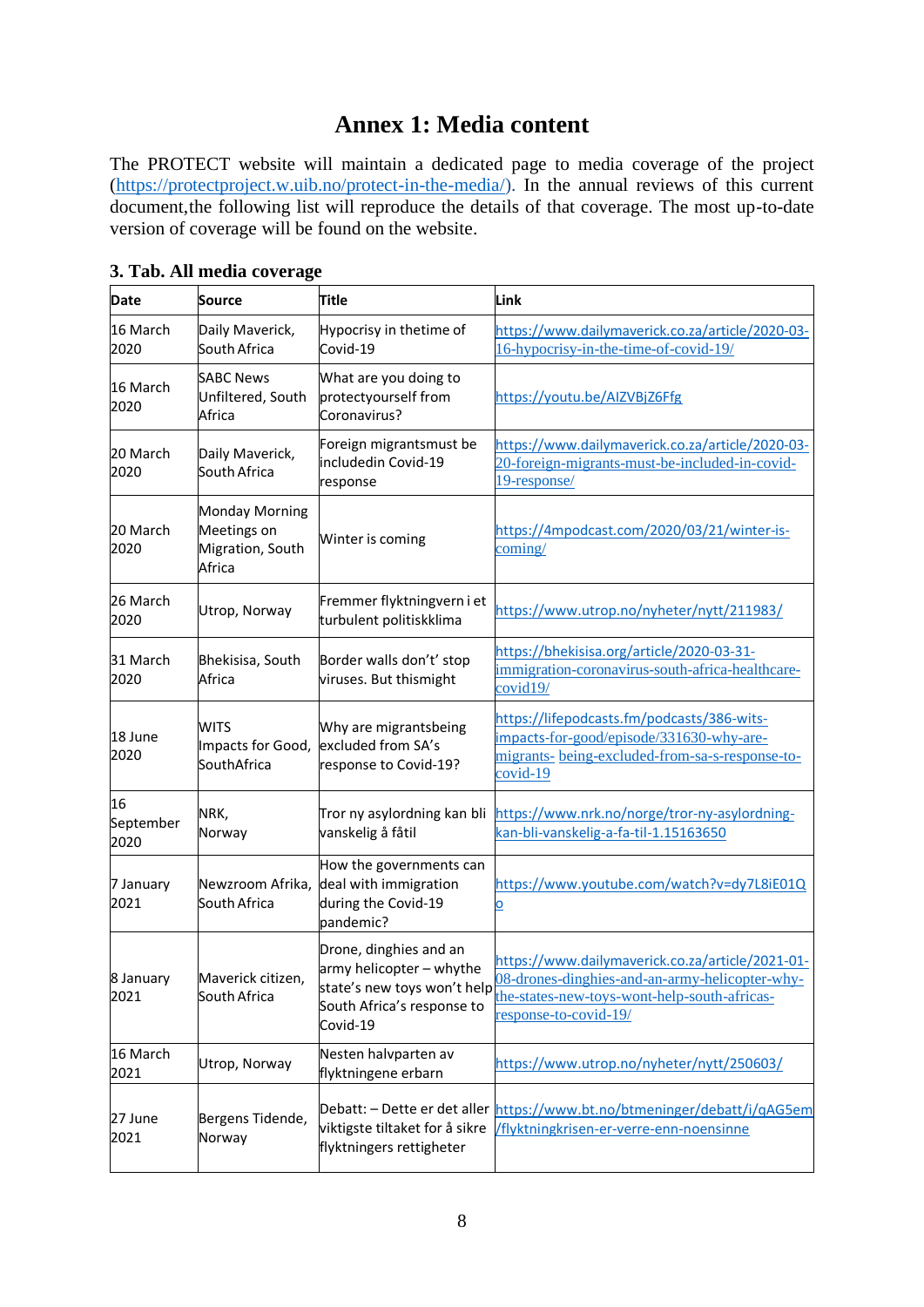| 25 August<br>2021            | EurekAlert!,<br>Canada | What should an ideal<br>refugee protection system<br>look like? | https://www.eurekalert.org/news-<br>releases/926404                        |
|------------------------------|------------------------|-----------------------------------------------------------------|----------------------------------------------------------------------------|
| 18 November Monitor,<br>2021 | Germany                | Europa macht dicht:<br>Flüchtlinge vor<br>geschlossenen Grenzen | https://www1.wdr.de/daserste/monitor/sendung<br>en/grenzen-europa-100.html |